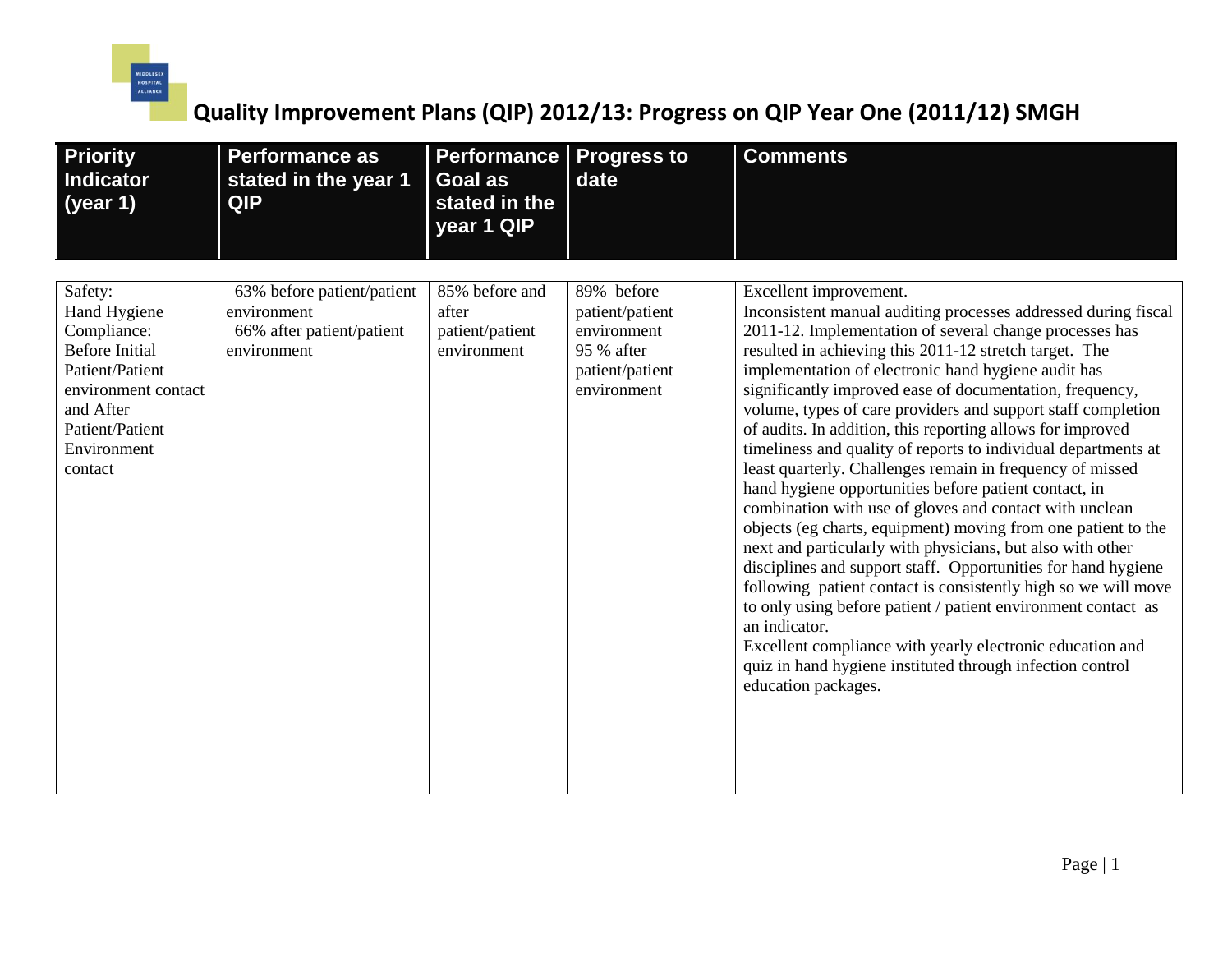

| <b>Priority</b><br><b>Indicator</b><br>(year 1) | <b>Performance as</b><br>stated in the year 1<br><b>QIP</b> | <b>Performance</b><br><b>Goal as</b><br>stated in the<br>year 1 QIP   | <b>Progress to</b><br>date | <b>Comments</b>                                                                                                                                                                                                                                                                                                                                                                                                                                                                                                                                                                                                                                                      |
|-------------------------------------------------|-------------------------------------------------------------|-----------------------------------------------------------------------|----------------------------|----------------------------------------------------------------------------------------------------------------------------------------------------------------------------------------------------------------------------------------------------------------------------------------------------------------------------------------------------------------------------------------------------------------------------------------------------------------------------------------------------------------------------------------------------------------------------------------------------------------------------------------------------------------------|
| Safety:<br>Clostridium Difficile                | SMGH- 5 cases -0.31                                         | Continue to meet<br>or exceed the<br>Ontario rate of<br>$0.29 - 0.34$ | SMGH: 6 cases-rate<br>0.35 | SMGH is presently maintaining incidence of C diff numbers<br>at 5-6 per year. Nursing staff are diligent in sending samples<br>for testing and isolating patients quickly as per infection<br>control guidelines. Housekeeping cleaning routines have been<br>established, refresher education provided and audited. There<br>have never been two cases on the same unit at the same time<br>and usually just one case in the month. There has not been any<br>indication of transmission from an active case within a unit.<br>Although our monthly rates are at the $80th$ percentile, due to<br>low patient days our yearly average meets the Ontario<br>average. |
| Safety:<br><b>Surgical Safety</b><br>Checklist  | 97% completion of surgical<br>safety checklist              | 90%                                                                   | 100% (Q3 2011-12)          | Surgical Safety Checklist implemented, sustained and<br>exceeded performance at onset of QIP 2011-12. Surgical<br>services committed to consistent completion of surgical<br>checklist through shared team accountability, regular reporting<br>and recognition at Perioperative Governance and Quality<br>Utilization management. Demonstrated near miss review and<br>reinforcement of benefits through occurrence reporting<br>systems. Monthly results posted within surgical department<br>and quarterly results posted to SMGH Performance<br>Dashboard and reviewed by Quality Committee of the Board.                                                        |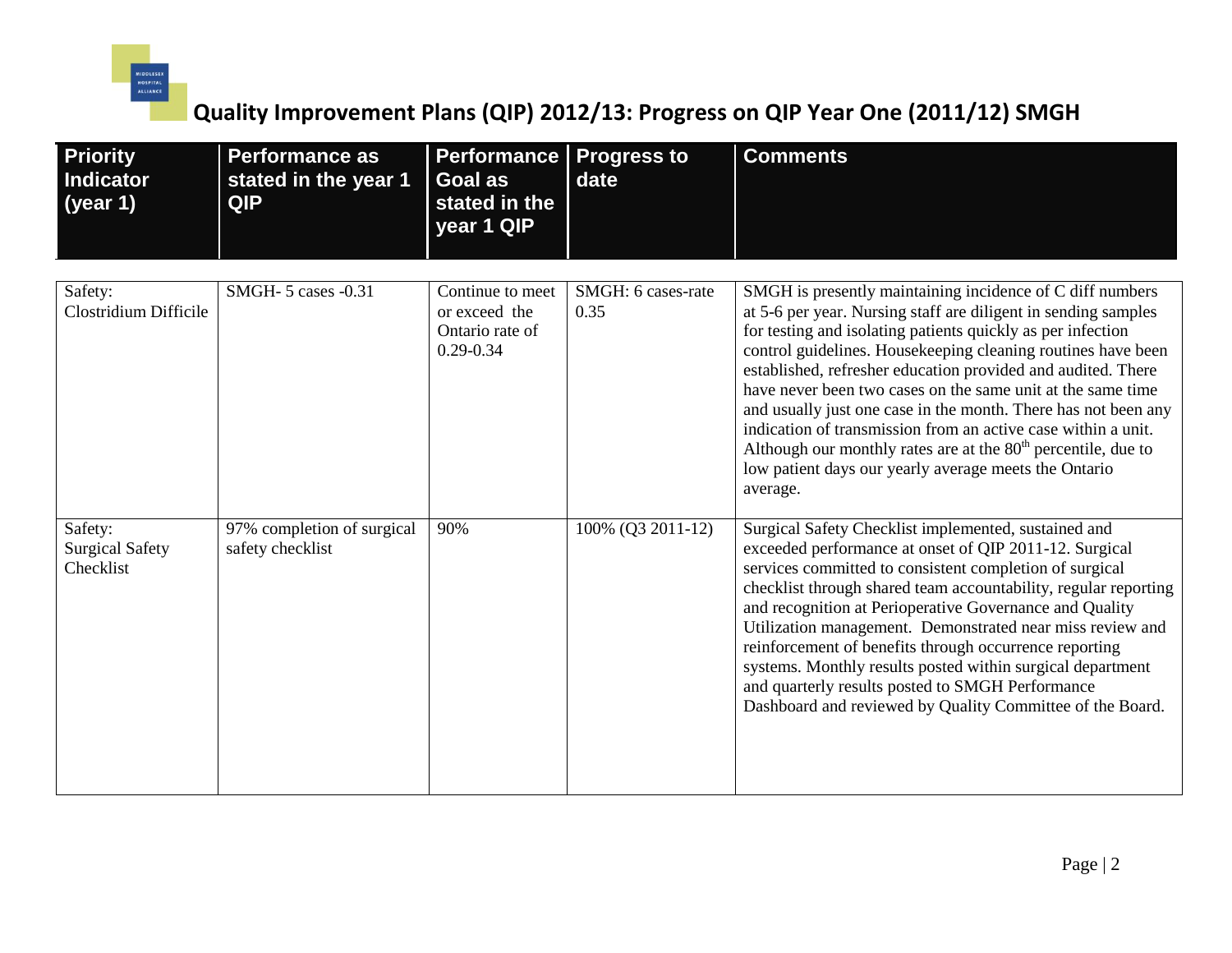

| <b>Priority</b><br><b>Indicator</b><br>(year 1)                      | <b>Performance as</b><br>stated in the year 1<br><b>QIP</b> | <b>Performance</b><br>Goal as<br>stated in the<br>year 1 QIP | <b>Progress to</b><br>date     | <b>Comments</b>                                                                                                                                                                                                                                                                                                                                                                                                                                                                                                                                                                                                                                                                                                                                                                                                                                                                                                                                                                                                                                                                                                                                                                                                                                            |
|----------------------------------------------------------------------|-------------------------------------------------------------|--------------------------------------------------------------|--------------------------------|------------------------------------------------------------------------------------------------------------------------------------------------------------------------------------------------------------------------------------------------------------------------------------------------------------------------------------------------------------------------------------------------------------------------------------------------------------------------------------------------------------------------------------------------------------------------------------------------------------------------------------------------------------------------------------------------------------------------------------------------------------------------------------------------------------------------------------------------------------------------------------------------------------------------------------------------------------------------------------------------------------------------------------------------------------------------------------------------------------------------------------------------------------------------------------------------------------------------------------------------------------|
| Effectiveness-<br>Reduced<br>unnecessary time<br>spent in acute care | $10.2$ days                                                 | $10.2$ days                                                  | 10.2 Days, (Q2 2011-<br>12)    | Performance maintained in this initial year. Improvements in<br>ALC days may be realized with increasing practice trend to<br>identify patients at risk of not being likely to return home<br>following acute care episode. Improved documentation of<br>ALC patients seen with WTIS ALC go live reporting from<br>May 2011. Patient flow process LEAN initiative to track<br>patient treatment orders for early identification and follow<br>through towards discharge. Home first program initiated in<br>SWLHIN, but not available to SMGH catchment until 2014.<br>Challenges to reduce ALC wait days include low to moderate<br>availability of nursing home, CCC, rehabilitation, palliative<br>care beds, and lack of social work support in discharge<br>planning. In addition, the ability to transfer patients is<br>regularly limited by outbreak designation in LTC homes and<br>at times limited by the timeliness of CCAC ALC designation.<br>This may continue to be challenged due to limited CCAC<br>human resources. Earlier identification may also increase<br>overall ALC days. SMGH and CCAC completed a review of<br>the process together to clarify roles and responsibilities,<br>streamline communications and patient planning. |
| Effectiveness:<br>Improve<br>organization<br>financial health        | Performance Q3 2010-11<br>4.25%                             | $\geq 0$                                                     | Performance Q3<br>2011-12 1.09 | Currently achieving performance goal and will continue to<br>monitor through Board Finance Committee. Challenges<br>include changes to HBAM and Quality Activity Funding<br>Formula and provincial funding overall.                                                                                                                                                                                                                                                                                                                                                                                                                                                                                                                                                                                                                                                                                                                                                                                                                                                                                                                                                                                                                                        |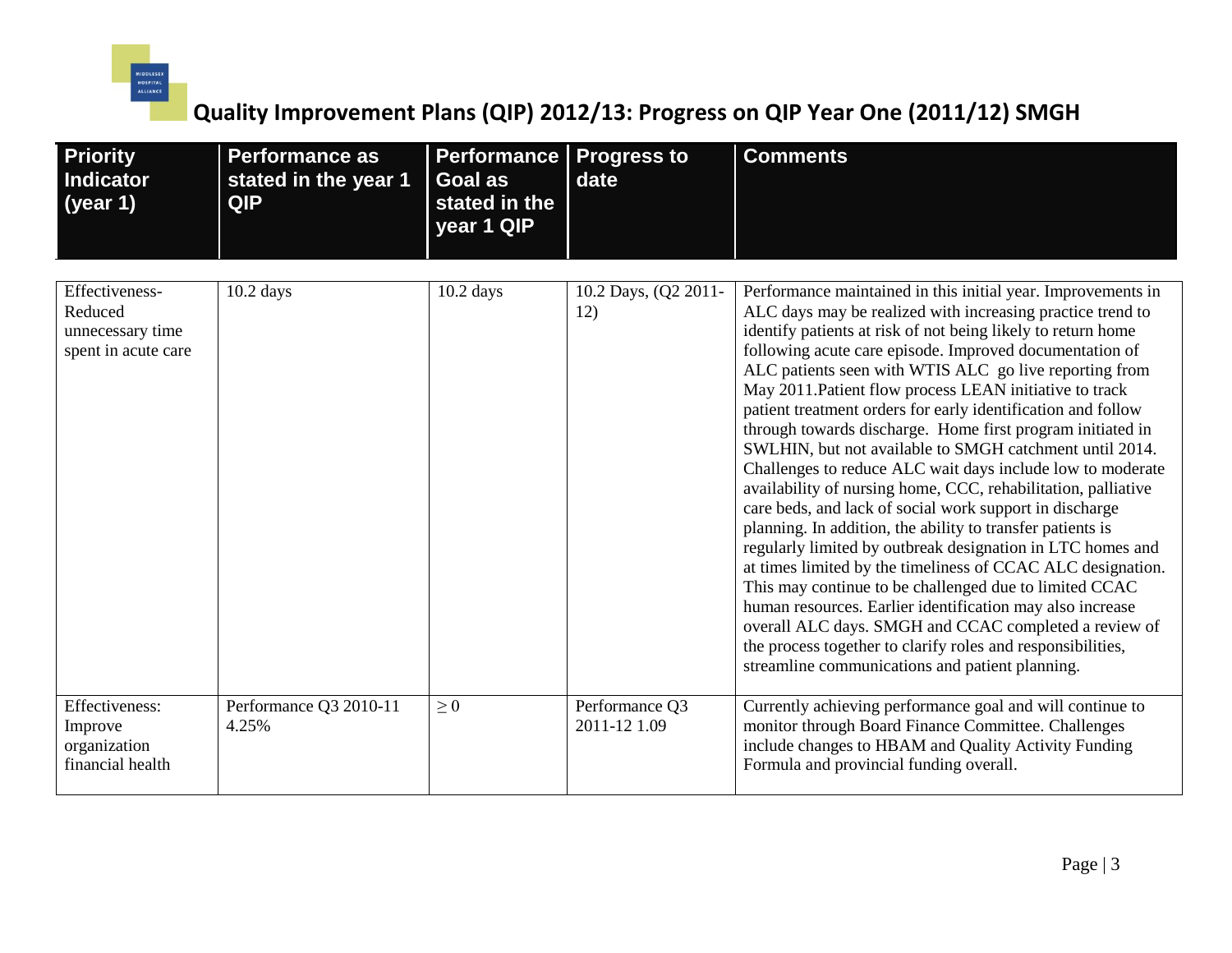

| <b>Priority</b><br><b>Indicator</b><br>(year 1)                                                                  | <b>Performance as</b><br>stated in the year 1<br>QIP                                                                            | <b>Performance</b><br><b>Goal as</b><br>stated in the<br>year 1 QIP       | <b>Progress to</b><br>date                                                                                                                                | <b>Comments</b>                                                                                                                                                                                                                                                                                                                                                                                                                                                                                                                                                                                                                                                                                                                       |
|------------------------------------------------------------------------------------------------------------------|---------------------------------------------------------------------------------------------------------------------------------|---------------------------------------------------------------------------|-----------------------------------------------------------------------------------------------------------------------------------------------------------|---------------------------------------------------------------------------------------------------------------------------------------------------------------------------------------------------------------------------------------------------------------------------------------------------------------------------------------------------------------------------------------------------------------------------------------------------------------------------------------------------------------------------------------------------------------------------------------------------------------------------------------------------------------------------------------------------------------------------------------|
| Access:<br><b>Reduce Wait Times</b><br>in $ED - 90th%$ ile for<br><b>Admitted Patients</b>                       | Performance Q3 2010-11<br>12.2 hours                                                                                            | 10.1 hours                                                                | Performance Q3<br>2011-12 17.10 hours                                                                                                                     | ED admitted length of stay continues to be challenged by<br>ALC patient volumes, internal admitting practices, and<br>extended time intervals between decision to admit and transfer<br>to inpatient unit. Significant improvements seen in Q4 2011-<br>12 approaching target hours following LEAN patient flow<br>process review, tracking of inpatient discharge times,<br>notification of housekeeping and bed availability turnaround<br>time. All time segments of patient ED and admitting process<br>under review and monitoring. Improved visibility of real time<br>wait times through current daily dashboard reports. In<br>addition, electronic tracking board to be implemented with<br>expansion of ED EPR summer 2012. |
| Access:<br><b>Reduce Wait Times</b><br>in $ED - 90th$ % ile<br>ED Length of Stay<br>for Complex<br>Conditions    | 5.9 hours                                                                                                                       | $\leq$ 5.9 hours                                                          | 7.9 hours Q3 (2011-<br>12)                                                                                                                                | Quarterly performance through 2011-12 variable from 6.0 to<br>7.9 hours.<br>Improved visibility of real time wait times through current<br>daily dashboard reports. In addition, electronic tracking board<br>to be implemented with expansion of ED EPR summer 2012.                                                                                                                                                                                                                                                                                                                                                                                                                                                                 |
| Patient- Centered:<br><b>Improve Patient</b><br>Satisfaction- "Would<br>you recommend to<br>family and friends?" | 75.2 % Patients completing<br>NRC Picker survey<br>positively to whether they<br>would recommend SMGH<br>to family and friends. | Performance goal<br>set to meet or<br>exceed provincial<br>average of 74% | Current performance<br>from Oct 2010-Sept<br>2011 demonstrates<br>76.86% positive<br>respondents to<br>"would you<br>recommend to family<br>and friends?" | Performance goal for this indicator was reached. Individual<br>patient care areas are reviewing compliments and complaints.<br>ED concerns associated most frequently with ED wait times<br>and customer service of care delivery. Overall satisfaction<br>remains significantly higher in all patient care areas. Customer<br>complaint initial response completed within 24 hours. Quality<br>patient care and nursing Quality Worklife Fund addressing<br>respect and professionalism in the workplace for both                                                                                                                                                                                                                    |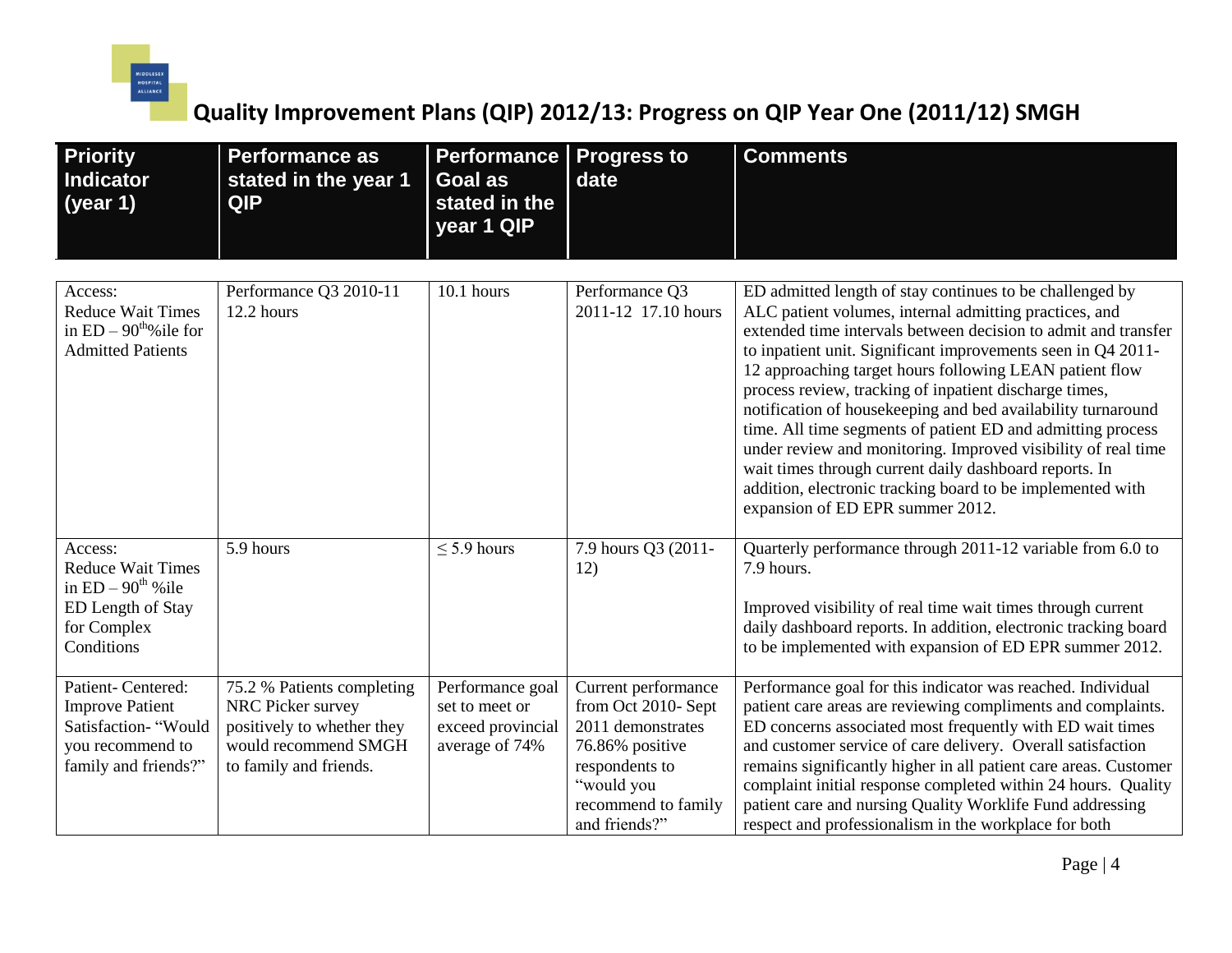

| <b>Priority</b><br>Indicator<br>$\sqrt{(year 1)}$ | <b>Performance as</b><br>stated in the year 1<br><b>QIP</b> | Performance Progress to<br><b>Goal as</b><br>stated in the<br>year 1 QIP | date                 | <b>Comments</b>                                                |
|---------------------------------------------------|-------------------------------------------------------------|--------------------------------------------------------------------------|----------------------|----------------------------------------------------------------|
|                                                   |                                                             |                                                                          |                      |                                                                |
|                                                   |                                                             |                                                                          | Performance in       | collegues and patients. Challenges relatively brief focused    |
|                                                   |                                                             |                                                                          | individual areas of  | relationship of care providers in ED vs. inpatient areas.      |
|                                                   |                                                             |                                                                          | Inpatients, Surgical | Enhancements to EPR and tracking boards, use of daily          |
|                                                   |                                                             |                                                                          | Day Care and ED      | dashboard results improving overall visibility of all patients |
|                                                   |                                                             |                                                                          | remain variable.     | and tracking of their pending and completed activities.        |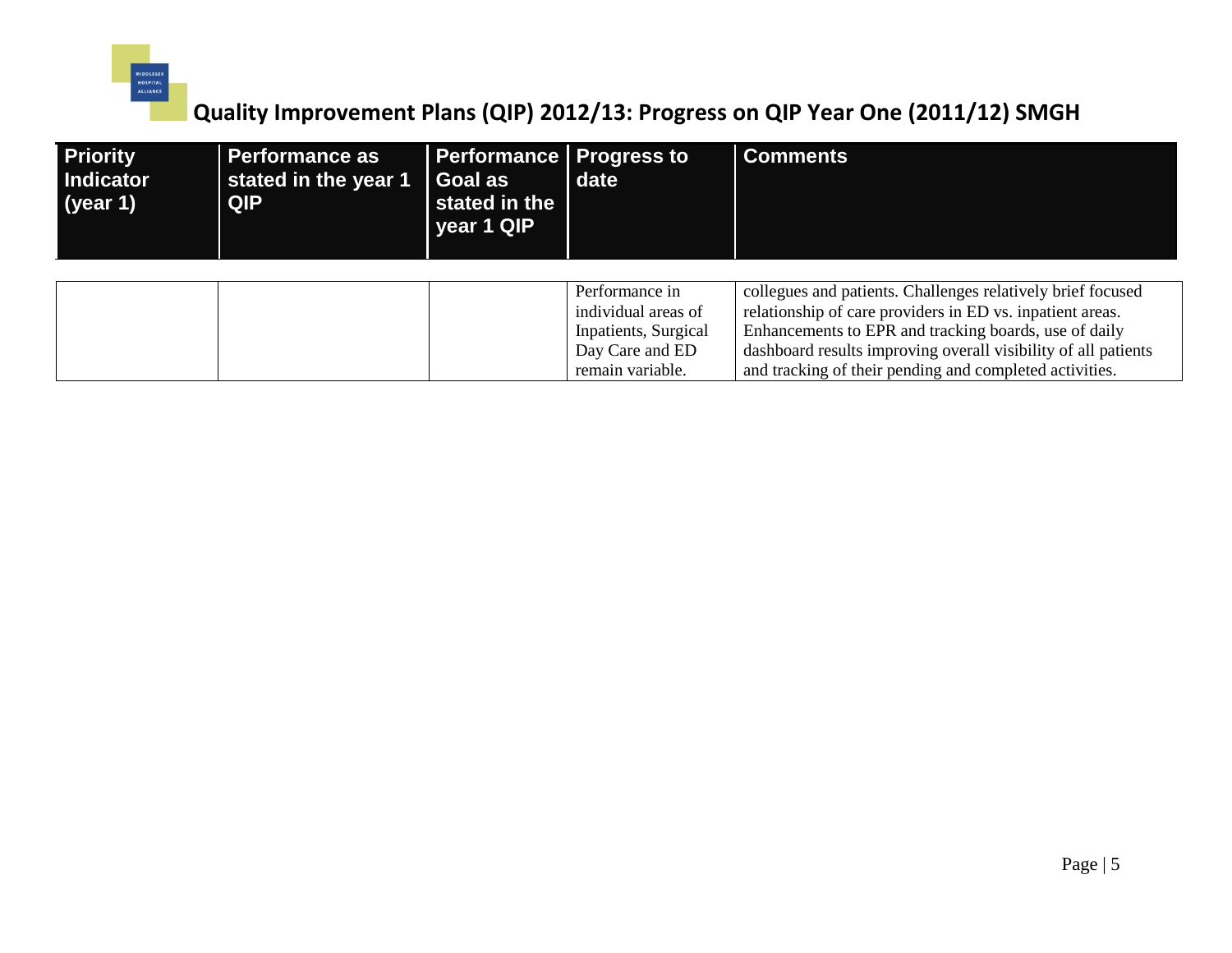| <b>Priority Indicator</b><br>(year 1)                                                                                                                                | <b>Performance</b><br>as stated in<br>the year 1 QIP                                        | <b>Performance</b><br><b>Goal as stated</b><br>in the year 1<br><b>QIP</b>               | <b>Progress to</b><br>date                                                                  | <b>Comments</b>                                                                                                                                                                                                                                                                                                                                                                                                                                                                                                                                                                                                                                                                                                                                                                                                                                                                                                                                                                                                                                                                                                                                                                                                                       |
|----------------------------------------------------------------------------------------------------------------------------------------------------------------------|---------------------------------------------------------------------------------------------|------------------------------------------------------------------------------------------|---------------------------------------------------------------------------------------------|---------------------------------------------------------------------------------------------------------------------------------------------------------------------------------------------------------------------------------------------------------------------------------------------------------------------------------------------------------------------------------------------------------------------------------------------------------------------------------------------------------------------------------------------------------------------------------------------------------------------------------------------------------------------------------------------------------------------------------------------------------------------------------------------------------------------------------------------------------------------------------------------------------------------------------------------------------------------------------------------------------------------------------------------------------------------------------------------------------------------------------------------------------------------------------------------------------------------------------------|
| Safety:<br>Hand Hygiene<br>Compliance:<br><b>Before Initial</b><br>Patient/Patient<br>environment contact and<br><b>After Patient/Patient</b><br>Environment contact | 68% before<br>patient/patient<br>environment<br>69% after<br>patient/patient<br>environment | 85% before<br>patient/patient<br>environment and after<br>patient/patient<br>environment | 88% before<br>patient/patient<br>environment<br>90% after<br>patient/patient<br>environment | Excellent improvement.<br>Inconsistent manual auditing processes addressed during<br>fiscal 2011-12. Implementation of several change<br>processes has resulted in achieving this 2011-12 stretch<br>target. The implementation of electronic hand hygiene<br>audit has significantly improved ease of documentation,<br>frequency, volume, types of care providers and support<br>staff, completion of audits. In addition, this reporting<br>allows for improved timeliness and quality of reports to<br>individual departments at least quarterly. Challenges<br>remain in frequency of missed hand hygiene opportunities<br>before patient contact, in combination with use of gloves<br>and contact with unclean objects (eg charts, equipment)<br>moving from one patient to the next and particularly with<br>physicians, but also with other disciplines and support<br>staff.<br>Opportunities for hand hygiene following patient contact<br>is consistently high so we will move to only using before<br>patient / patient environment contact as an indicator in<br>2012-13. Excellent compliance with yearly electronic<br>education and quiz in hand hygiene instituted through<br>infection control education packages. |
| Safety:<br>Clostridium Difficile                                                                                                                                     | $0 \text{ cases} - 0 \text{ rate}$                                                          | Continue as present                                                                      | 1 case, rate $0.28$                                                                         | FCHS maintains low excellent incidence of C diff<br>numbers with only one case occurrence this year. Nursing<br>staff are diligent in sending samples for testing and                                                                                                                                                                                                                                                                                                                                                                                                                                                                                                                                                                                                                                                                                                                                                                                                                                                                                                                                                                                                                                                                 |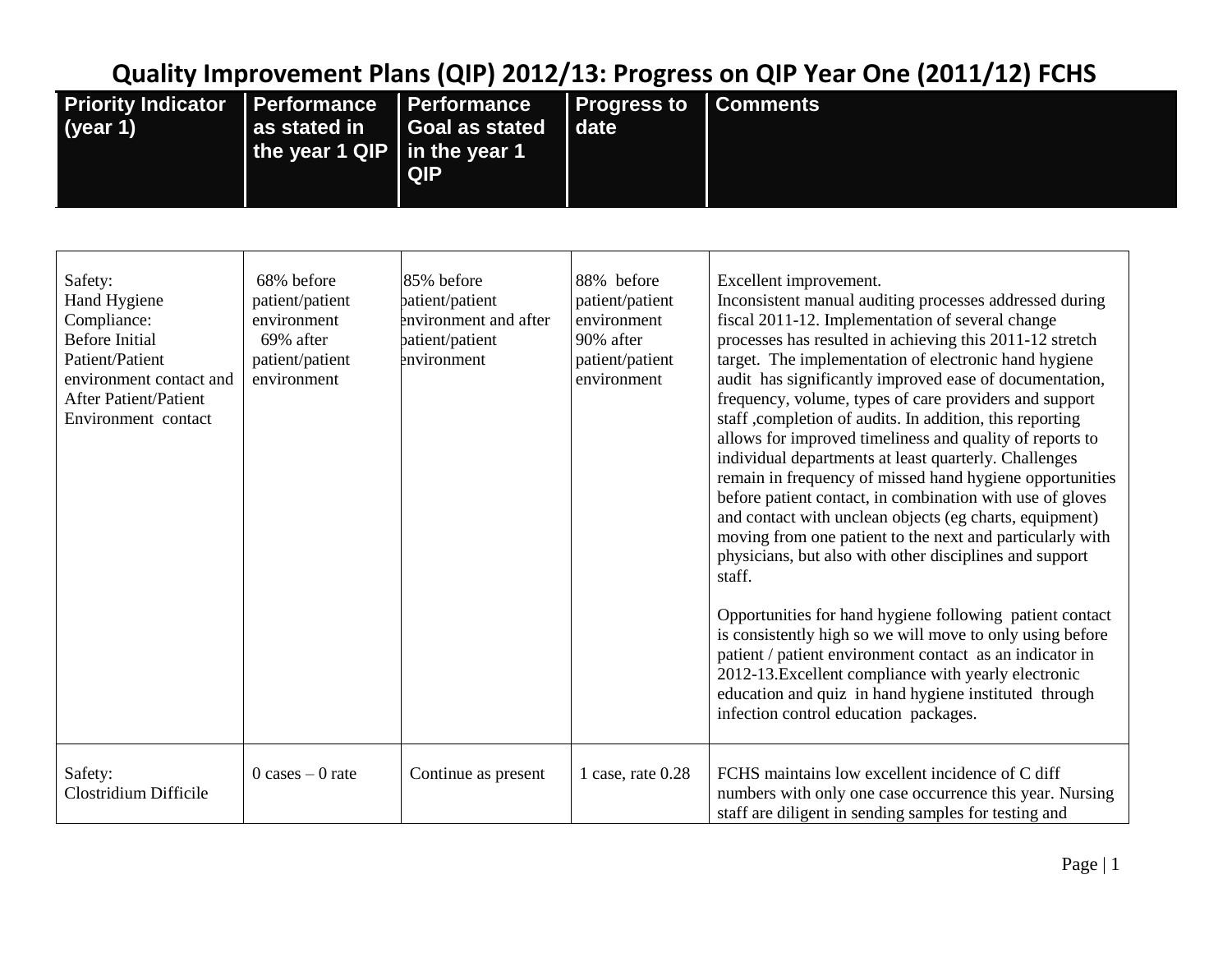| <b>Priority Indicator</b><br>(year 1)                             | Performance<br>as stated in<br>the year 1 QIP | <b>Performance</b><br><b>Goal as stated</b><br>in the year 1<br>QIP | <b>Progress to</b><br>date      | <b>Comments</b>                                                                                                                                                                                                                                                                                                                                                                                                                                                                                                                                                                                                                                                                                                                                                                                                                                                                                                                                                                                                                                                                               |
|-------------------------------------------------------------------|-----------------------------------------------|---------------------------------------------------------------------|---------------------------------|-----------------------------------------------------------------------------------------------------------------------------------------------------------------------------------------------------------------------------------------------------------------------------------------------------------------------------------------------------------------------------------------------------------------------------------------------------------------------------------------------------------------------------------------------------------------------------------------------------------------------------------------------------------------------------------------------------------------------------------------------------------------------------------------------------------------------------------------------------------------------------------------------------------------------------------------------------------------------------------------------------------------------------------------------------------------------------------------------|
|                                                                   |                                               |                                                                     |                                 | isolating patients quickly as per infection control<br>guidelines. Housekeeping cleaning routines have been<br>established following PIDAC best practice guidelines,<br>refresher education provided and audited. There has not<br>been any indication of transmission from an active case<br>within the unit.                                                                                                                                                                                                                                                                                                                                                                                                                                                                                                                                                                                                                                                                                                                                                                                |
| Effectiveness:<br>Reduce unnecessary<br>time spent in acute care. | 15.7                                          | 15.7                                                                | 9.29                            | Performance target for this quarter reached. Quarterly<br>ALC patient days and total patient days remain highly<br>variable. Improvements in ALC days may be realized<br>with increasing practice trend to identify patients at risk of<br>not being likely to return home following acute care<br>episode. Improved documentation of ALC patients seen<br>with electronic ALC reporting from Nov 2011. Home<br>first program initiated in SWLHIN, but not available to<br>FCHS catchment until 2014. Challenges to reduce ALC<br>wait days include low availability of nursing home, CCC,<br>rehabilitation, palliative care beds, lack of consistent unit<br>charge nurse, lack of social work support, CCAC<br>available only one day per week to address discharge<br>planning. In addition, the ability to transfer patients is<br>regularly limited by outbreak designation in LTC homes<br>and by the timeliness of CCAC ALC designation. This<br>may continue to be challenging due to limited CCAC<br>human resources. Earlier identification may also increase<br>overall ALC days. |
| Effectiveness:<br>Improve organizational<br>financial health.     | Total Margin $\overline{Q3}$<br>2010-11 1.78% | $\geq 0$                                                            | Total Margin Q3<br>2011-12 3.63 | Currently achieving performance goal and will continue to<br>monitor through Board Finance Committee. Challenges<br>include unknown adjustment to budget related to Global,<br>HBAM and Quality Activity funding changes.                                                                                                                                                                                                                                                                                                                                                                                                                                                                                                                                                                                                                                                                                                                                                                                                                                                                     |